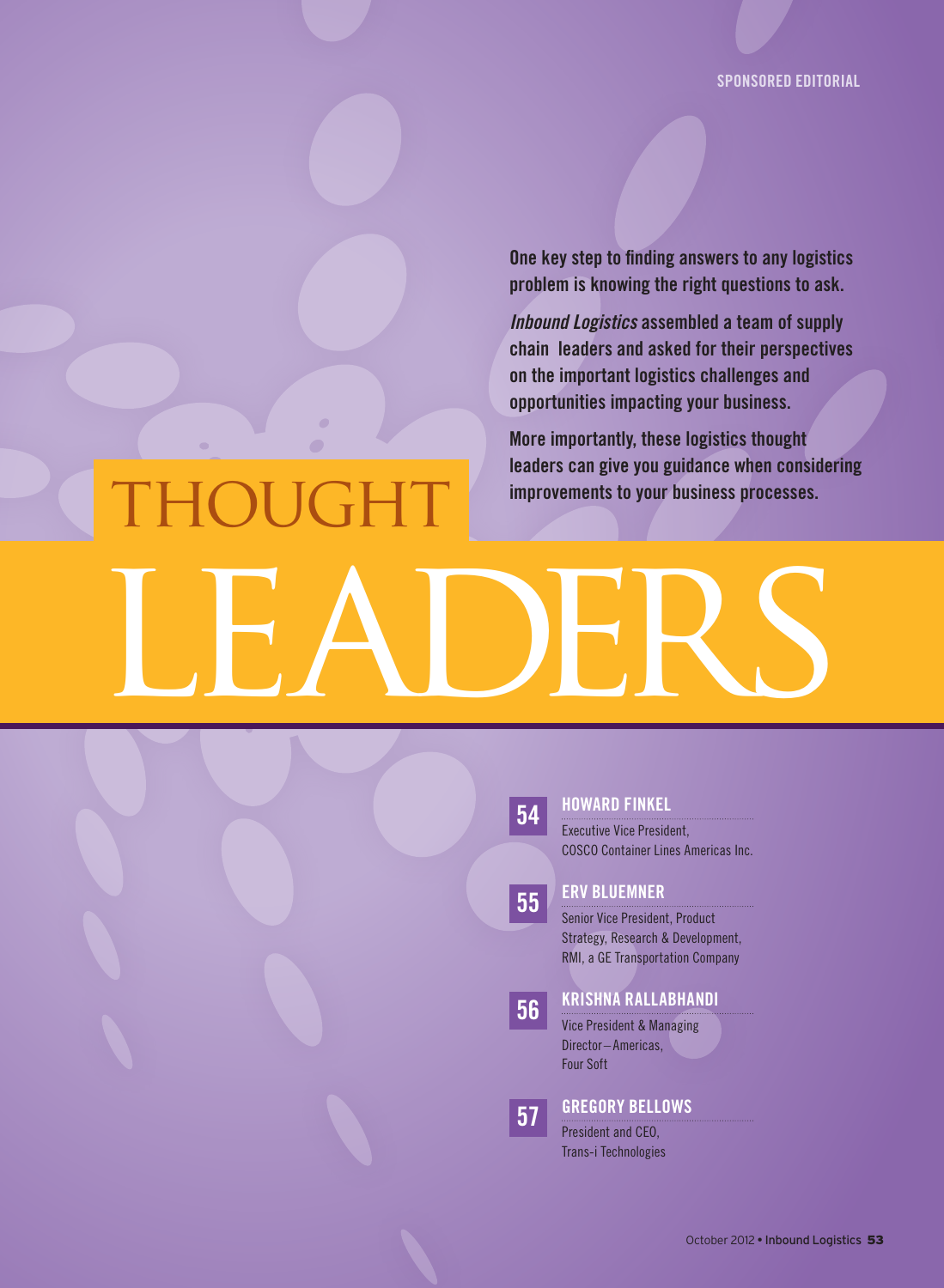## **Trading Partners Work Together to Secure Maritime Cargo**

### Q: **How are ocean carriers and shippers addressing security standards?**

**Tradi**<br> **Q:** How a<br>
security<br>
A: When<br>
introduc<br>
Terrorism<br>
it gave go<br>
and othe A: When U.S. Customs and Border Protection (CBP) introduced the Customs Trade Partnership Against Terrorism (C-TPAT) initiative after the Sept. 11 attacks, it gave government, shippers, carriers, port authorities, and other transportation and logistics intermediaries a platform to build better security protocol into the supply chain. As a consequence, supply chain partners are taking cues from CBP and making concerted efforts to share and apply security best practices throughout their organizations and supply chain operations. In fact, some are making voluntary C-TPAT certification a compliance requirement among partners.

## **HOWARD** Executive Vice President<br>COSCO Container Lines Americas Inc. FINKEL

Executive Vice President

### Q: **These methods and standards apply mostly to U.S. ports. What's being done overseas to address the same issues?**

A: Before C-TPAT, there was the Container Security Initiative (CSI). CSI is designed to push the security border beyond America's shores to foreign ports. It consists of four key elements: using advanced intelligence to identify and target containers that may pose a threat; pre-screening suspicious containers while they are still overseas; using technology to quickly pre-screen suspicious containers; and employing smart containers.

### Q: **What are some methods to manage the process?**

A: C-TPAT requires companies to conduct periodic spotchecks to ensure all procedures are being performed. One way shippers can address this is by employing detailed, standardized checklists. Steamship lines use this approach when sweeping a vessel for potential security breaches, examining internal/external compartments, and reviewing shipboard training programs. Shippers can engage a similar step-by-step process within their facilities to ensure a shipment's chain of custody remains intact.

### Q: **How can shippers and their supply chain partners enhance security and also save time?**

Æ.

A: Ensuring containers remained sealed is important  $$ and required by C-TPAT. Containers with seal security issues should not be allowed to move on until the discrepancy is resolved. Stopping the container as close as possible to the point of discovery makes it easier to identify the nature of the problem. Proper action may involve applying a high-security seal, requiring a shipper to verify the contents and add a seal, or refusing to lade a container on its next means of conveyance.

### Q: **What would you suggest as an overall unifying philosophy for the industry?**

A: Stay alert. Monitoring the work environment, especially on the waterfront, is critical to any maritime security program. Some steamship lines routinely and randomly inspect containers in transit to keep shippers, suppliers, and other intermediaries on their toes. If breaches arise, they can use this information to identify the problem's root and develop solutions to prevent future compromises.

> CoSCo Container lines americas inc. | 800-242-7354 webcontact@cosco-usa.com | www.cosco-usa.com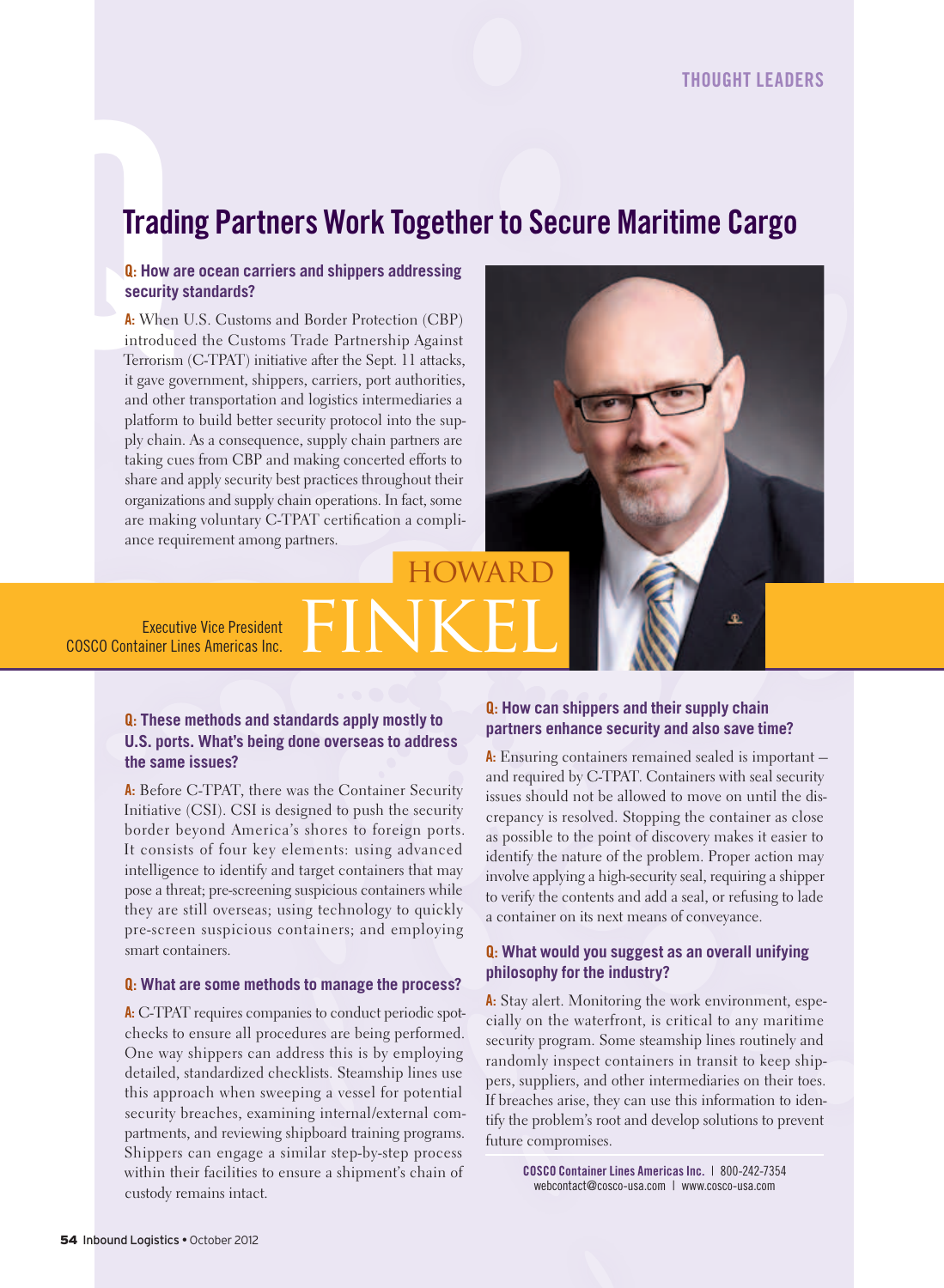# SaaS<br>
Enab<br> **Q.** Why a<br>
facilities<br>
A. Transl<br>
advantage<br>
roads, bu SaaS-Based transload Management Systems **Enable Transport Efficiencies**

### Q: **Why are rail shippers turning to transload facilities to ship products to receivers?**

A: Transload facilities bring significant economic advantage to shippers who are not directly served by railroads, but desire the cost-effectiveness of rail shipping. Transloading operations provide the capability to transfer products between transport modes – primarily truck to rail. Typically, products are transported by rail to transload facilities, where cargo is transferred from railcars into trucks for final-mile delivery to the receiver-or in the reverse, "first mile" from truck to rail.



equipment maintenance, product packaging, and equipment cleaning. These efficiencies allow shippers to reduce delivery times and ensure ready access to product.

### Q: **How can today's transload facilities effectively respond to the operational complexities of managing on-site shipper inventory/shipments, and deliver decreased transport costs?**

A: Transload facilities have become the central hub of end-to-end supply chain product transport and fulfillment processes for many rail shippers. Transload management systems must orchestrate appropriate inventory availability and replenishment cycles, while also coordinating inbound and outbound movements between rail and other carriers. Transload facilities find great benefits from Software-as-a-Service (SaaS) solutions that deploy quickly, and easily integrate with enterprise resource planning systems and electronic data interchange sources to provide seamless inventory and operations management, and network transport coordination.

#### Q: **What should a transload owner or operator look for in a transload software solution provider?**

A: Transload facility operators should expect their solution provider to have a deep understanding of the rail supply chain, and close association with railroad com-

**III DEMNER** Senior Vice President, Product Strategy, Research & Development RMI, a GE Transportation Company

As many as 1,800 transload centers operate in North America today, with many more in the planning stages. This has created a growing demand for software solutions to manage transload inventory quickly and easily.

In addition to lowering shippers' overall transport costs, transload operators provide a range of additional capabilities, including inventory management and automated replenishment planning, product storage, transport planning/coordination, shipment paperwork processing, and other value-added services such as

panies. Providers must demonstrate an understanding of transload operational processes and bring intuitive, innovative solutions that apply advanced technology components to automate, orchestrate, and optimize work flows; manage product inventories; and streamline transportation transfers. Such solutions provide a winning solution for transload operators by facilitating real value delivery to their shipper customers.

> RMI, a GE Transportation Company | 404-355-6734 www.getransportation.com/rail/software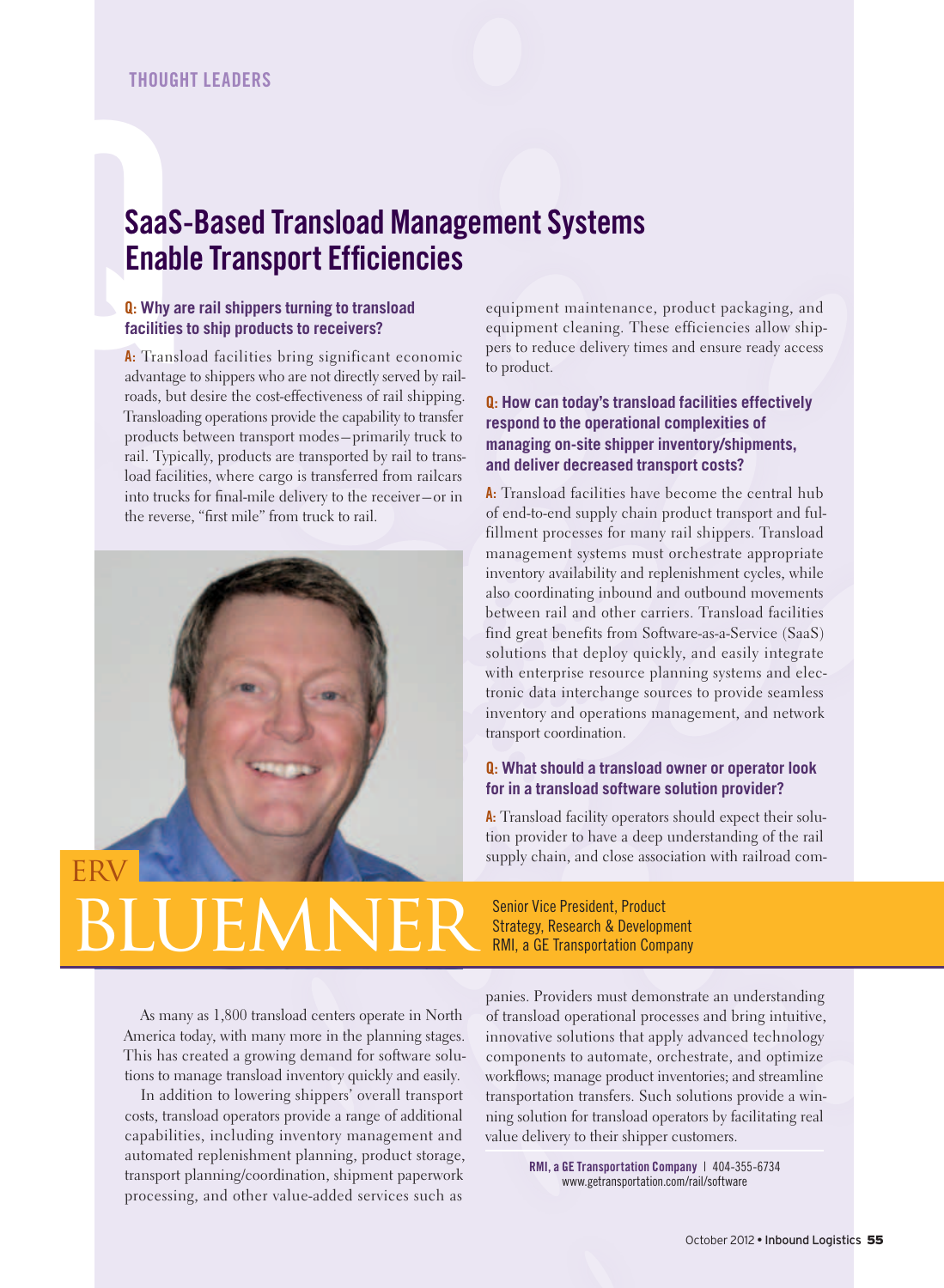# Shart<br>
Hold<br> **Q:** How c<br>
create a<br>
A: While<br>
ner to ma<br>
companie **Shared Technology Resources Hold the Key to Supply Chain Optimization**

### Q: **How can value chain partners cooperate to create and share efficiencies?**

A: While it is understandable for each supply chain partner to maintain its own information technology, many companies rely on more than one IT system – along with spreadsheets and email – to manage supply chain operations. To further complicate matters, every transaction in the complex global supply chain may involve a buyer; seller; carrier; and various forwarders, warehouse operators, and compliance/Customs brokers on both the origin and destination side.

With so many parties involved, exchanging so much information among them, it is hard to comprehend why some companies add complexity by using multiple service providers, just to save a nominal amount on logistics costs – often at the expense of supply chain coherence and visibility.

Without a global control tower to manage this complex workflow and dataflow across partners, chaos rules. Supply chain managers must determine the best trade-off in their supply chain based on specific organizational needs.

Here are some approaches that can help improve supply chain operations:

■ Implement integrated logistics execution by linking order management to warehouse and freight management (both international and domestic), as well as compliance, either across systems or through one system.

■ Operations and IT groups within organizations need to collaborate better to define a partner-inclusive supply chain vision. IT has to be the enabler, leveraging the power of Internet tools rather than relying on existing legacy technologies.

■ Establish an enhanced data model across multiple supply chain partners. This goes back to the idea of a global control tower with a data model far beyond the boundaries of your business. Data can be used to control the events and workflow proactively, and with today's technology can be dispensed across

companies, countries, locations, and more importantly across platforms – such as mobile, tablets, and notebooks – while still respecting the concern for data security across partners.

■ Limit the number of trading partners in your supply chain to enable easier collaboration and drive out hidden costs whenever a handover occurs.

■ Because multiple IT systems across partners is the norm, not having real standards of communication across various parties and their IT systems in the supply chain is a large problem. Investing in a reliable and costeffective integration tool that supports translation and multiple communication standards such as EDI, XML, and Web Services is important.

> Four Soft | 631-752-7700 krishna.rallabhandi@four-soft.com | www.four-soft.com



### Vice President & Managing Director – Americas AMERALLABH